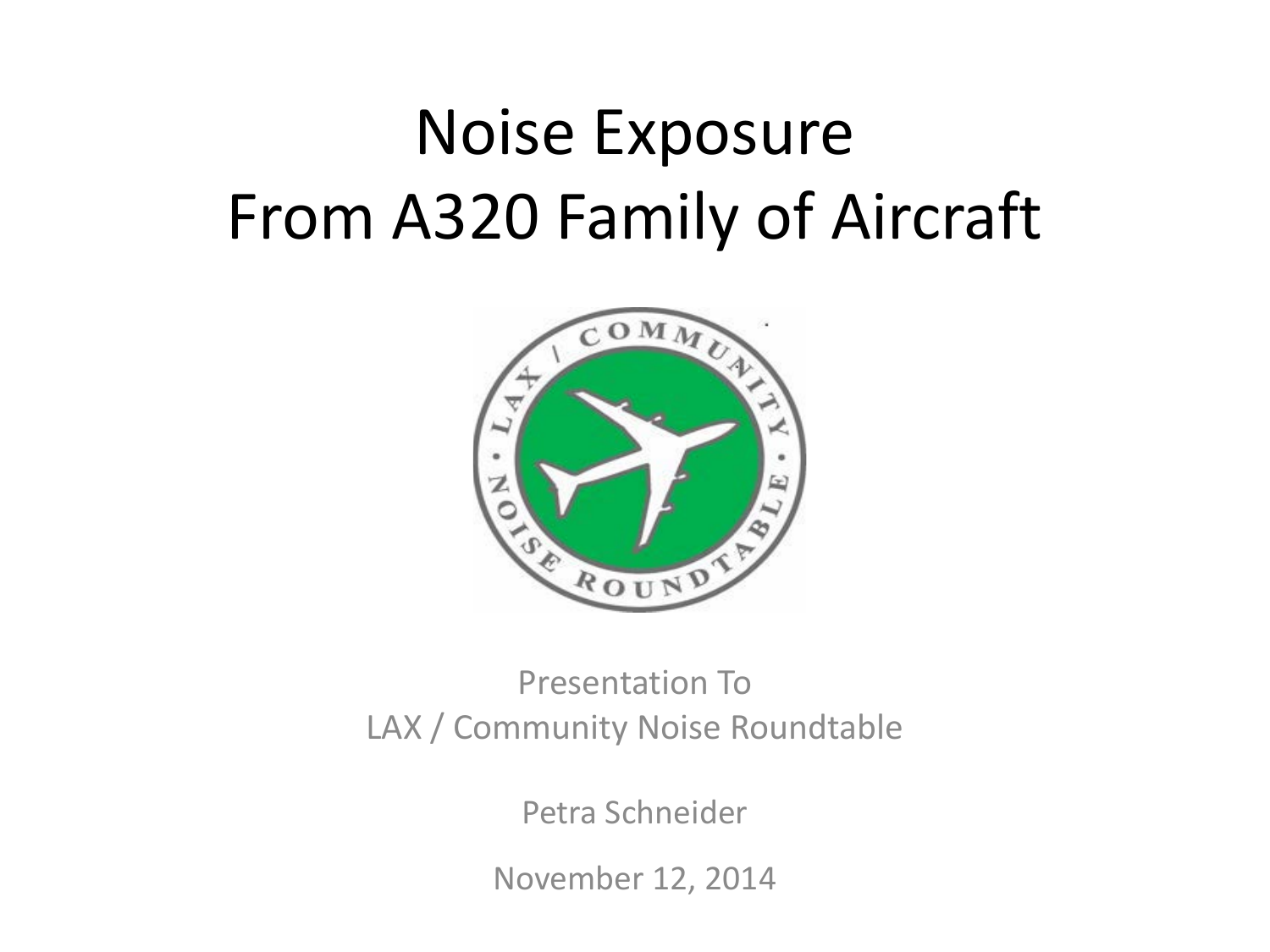# Noise From A320s

### **Opportunity**

Mitigate a source of noise from older model, pre 2014, A318-A321 family of aircraft.

- In 2005, complaints were heard at several major airports in Europe about a high pitched, annoying sound emanating from the A320 family of aircraft during landing approach. Subsequent investigations have identified the source of the noise. Several aspects of this noise are unique:
	- It is caused by air flowing across vent openings under the wing, not by the engine,
	- Noise is composed of annoying tones, and
	- it is heard relatively large distances pre runway as the aircraft is descending and approaching for landing but prior to landing gear and flaps being deployed.

### **A Potentially Significant Noise Source For LAX Communities**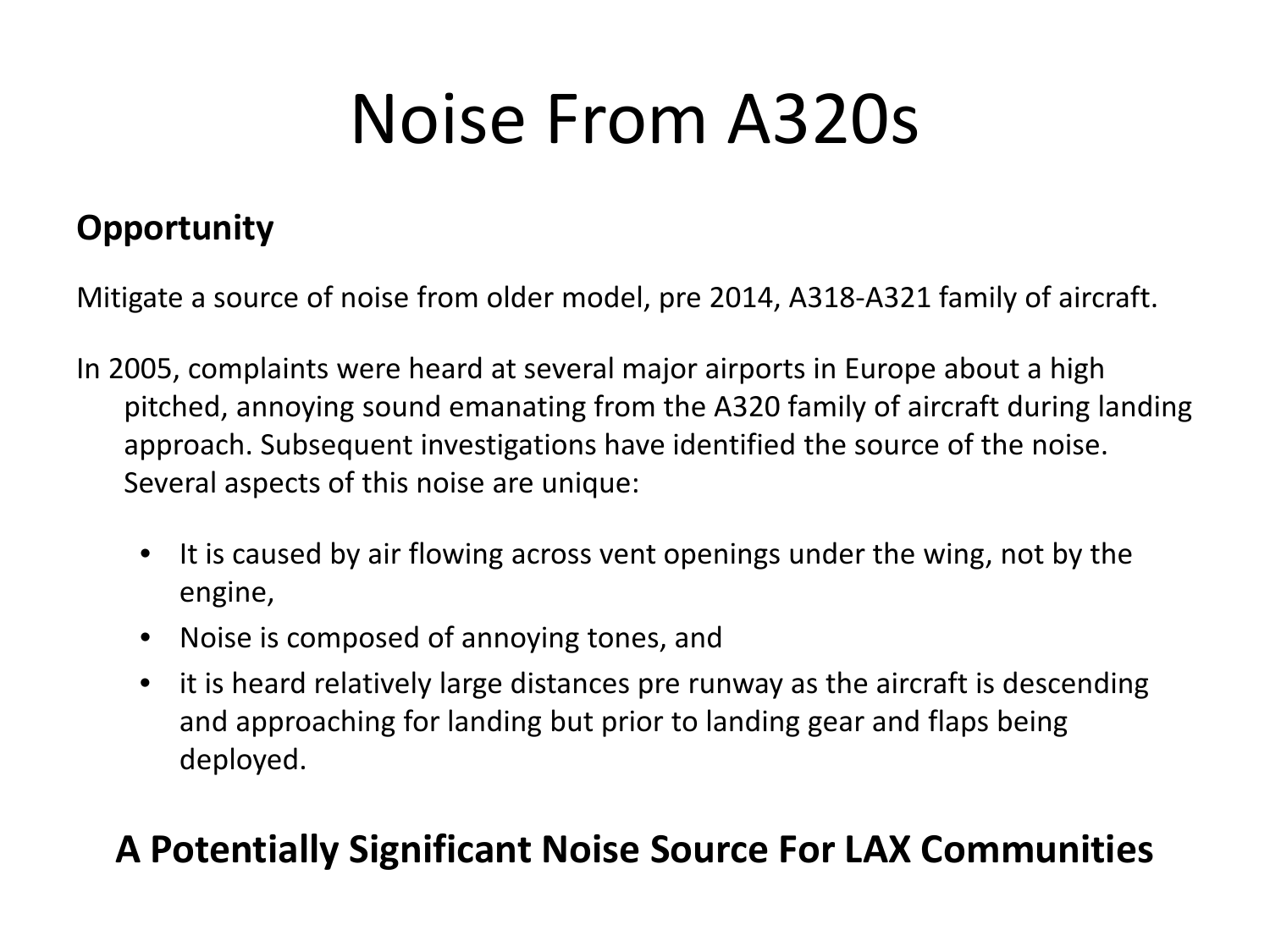# Noise From A320s

### **A Simple Solution At Hand**

Called a 'vortex generator' , it is a small, less than 2 inches triangular piece of aluminum sheet metal that when mounted upstream of the air holes or vents on each wing is reported to eliminate the irritating, high pitched tone heard when the aircraft approaches for landing.

In addition, the German Aerospace Center, DLR, who performed the research and developed the vortex generator, reports an overall noise reduction from less than 2dB up to 6dB after installation of the device.

All new models delivered by Airbus as of early 2014 will have these devices pre installed before delivery. The vortex generator is also available as a retrofit from Airbus component suppliers such as the Supercraft Company.

Both Lufthansa and Air France have started installing vortex generators on their fleet of A320s.

#### **Lufthansa**

As of early 2014 Lufthansa started installing vortex generators on their existing fleet of about 150 A320s which consists of A319, A320, and A321 aircraft. Retrofits are expected to be completed by early 2015.

#### **Air France**

Starting in summer 2014, Air France is installing 'noise reduction kits' as part of their environmental policy. Noise reduction kits are expected to reduce noise by up to 8dB on their fleet of A320s which consists of A318, A319, A320, and A321 aircraft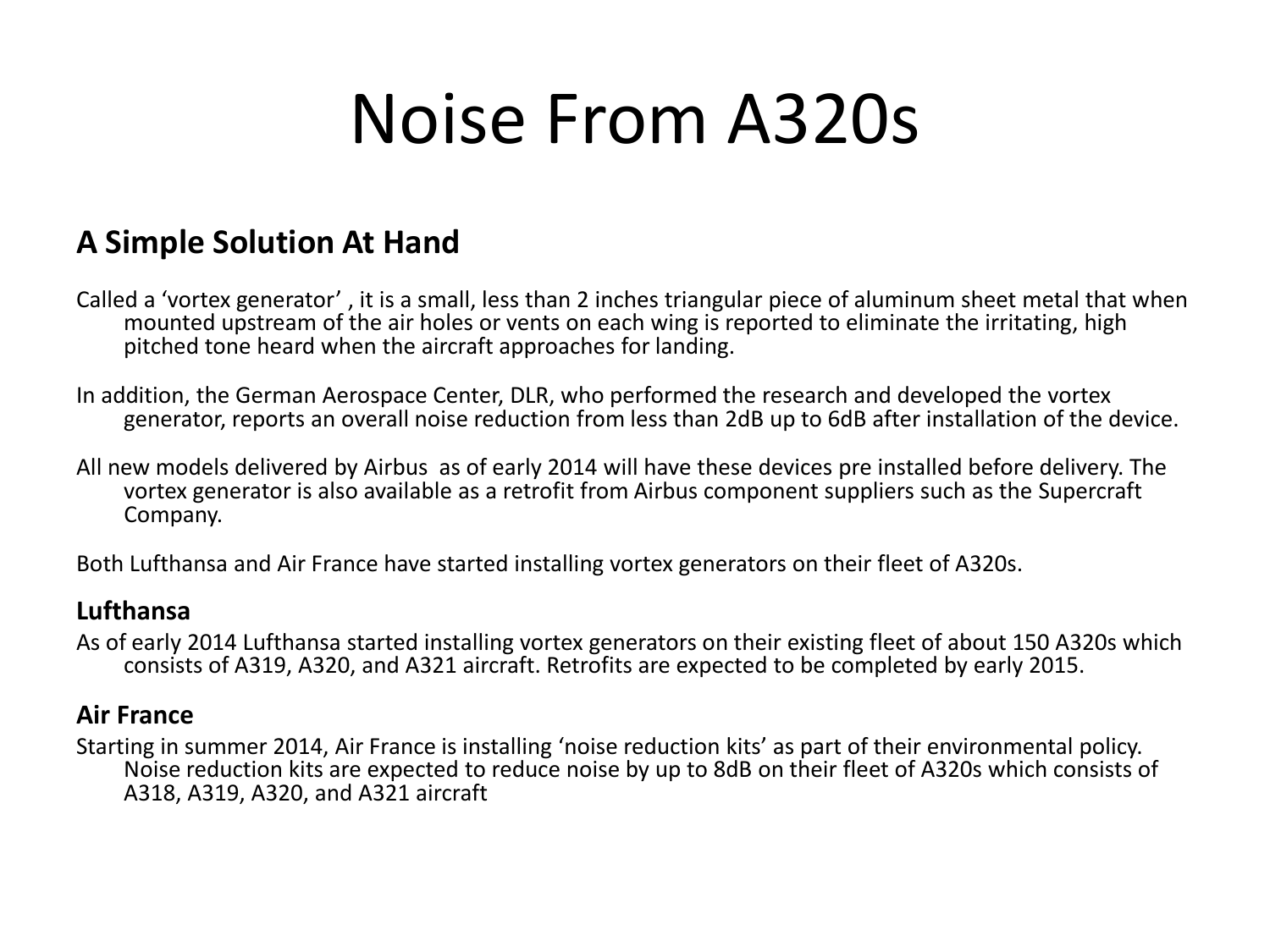# Noise Source From A320s



A tiny device, shown here mounted upstream of a circular opening used to equalize the pressure in wing fuel tanks, reduces the whistling noise produced by the Airbus 320. [Photo courtesy of Lufthansa]



Close up of a vortex generator installed.

Several shapes exist as reported by Steve Alverson in Airport Noise Report: Volume 25, Number 37, November 1, 2013.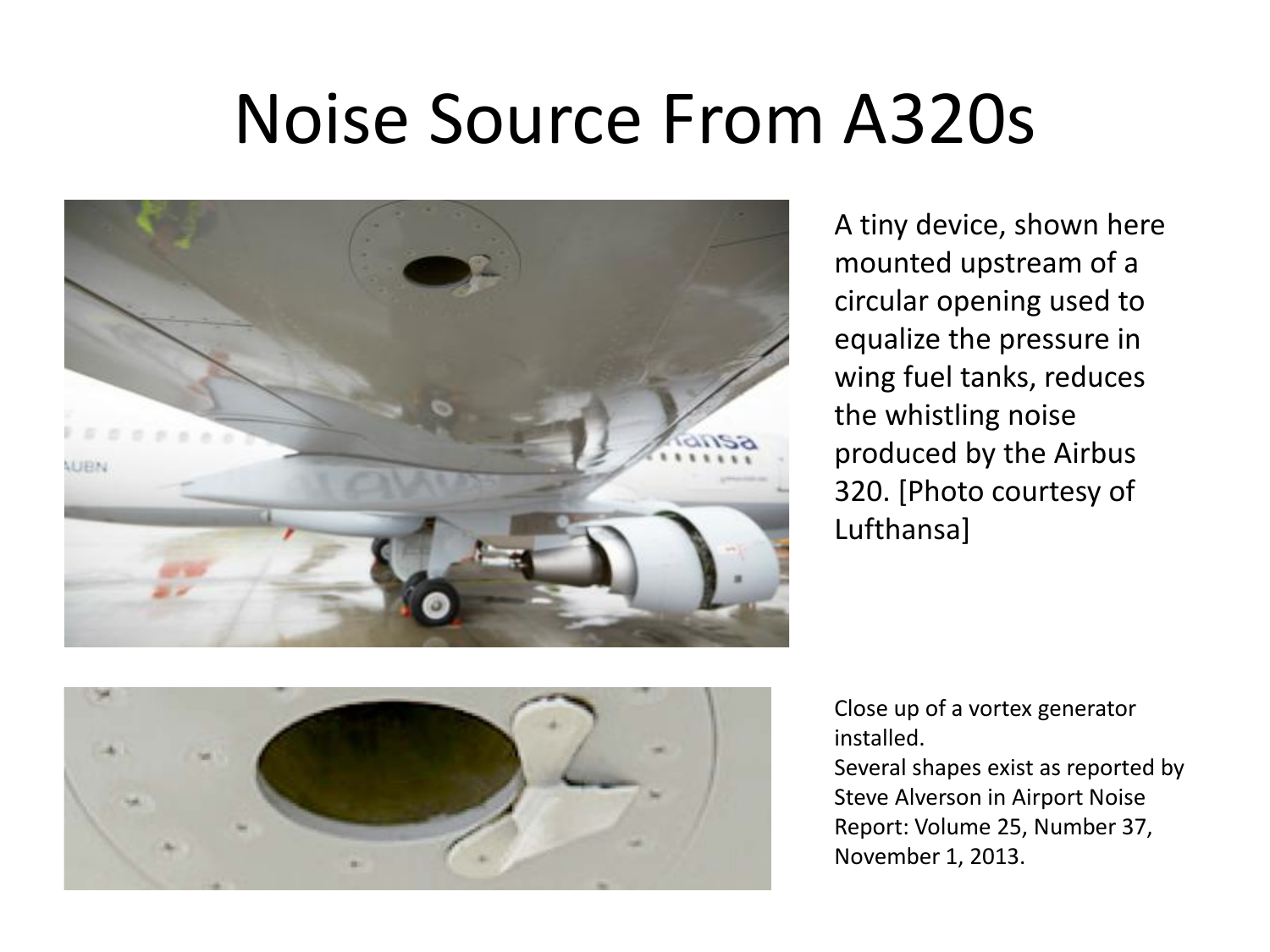# LAX A320 Arrivals

| <b>Time Period</b> | <b>Total Arrivals</b> | A318-A321<br><b>Arrivals</b> | A318-A321<br>Arrivals (%) |
|--------------------|-----------------------|------------------------------|---------------------------|
| August 2010        | 24.864                | 3,808                        | 15.3                      |
| August 2012        | 26.599                | 4.132                        | 15.5                      |
| August 2014        | 28,074                | 4,883                        | 17 4                      |

17% of LAX arrivals in August 2014 consisted of A318-A321 aircraft.

| August 2014       |                           |                              |                                 |                 |                                          |  |  |
|-------------------|---------------------------|------------------------------|---------------------------------|-----------------|------------------------------------------|--|--|
| <b>Airline ID</b> | <b>Airline</b>            | A318-A321<br><b>Arrivals</b> | <b>Total</b><br><b>Arrivals</b> | <b>Arrivals</b> | % of Airline Size of A318-<br>A321 Fleet |  |  |
| <b>VRD</b>        | Virgin America            | 1200                         | 1200                            | 100%            | 53                                       |  |  |
| <b>UAL</b>        | United                    | 821                          | 3318                            | 25%             | 152                                      |  |  |
| <b>AWE</b>        | <b>US Airways</b>         | 560                          | 564                             | 99%             | 265                                      |  |  |
| AAL               | American                  | 447                          | 3045                            | 15%             | 49                                       |  |  |
| DAL               | Delta                     | 381                          | 2334                            | 16%             | 126                                      |  |  |
| <b>JBU</b>        | <b>JetBlue</b>            | 311                          | 311                             | 100%            | 135                                      |  |  |
| <b>NKS</b>        | Spirit                    | 279                          | 279                             | 100%            | 61                                       |  |  |
| <b>ACA</b>        | Air Canada                | 243                          | 259                             | 94%             | 70                                       |  |  |
| ROU               | Air Canada Rouge          | 186                          | 186                             | 100%            | 20                                       |  |  |
| VOI               | Volaris                   | 181                          | 181                             | 100%            | 51                                       |  |  |
| <b>FFT</b>        | Frontier                  | 123                          | 123                             | 100%            | 55(100%)                                 |  |  |
| TAI               | Taca International        | 106                          | 106                             | 100%            | 43                                       |  |  |
|                   | Lineas Aeras              |                              |                                 |                 |                                          |  |  |
| <b>LRC</b>        | Costarricenses<br>(LACSA) | 31                           | 31                              | 100%            | 15                                       |  |  |
| AAY               | Alegiant Air              | 9                            | 210                             | 4%              | 11                                       |  |  |
| GA                | <b>General Aviation</b>   | 5                            | 745                             | 1%              |                                          |  |  |

15 airlines make up those A318-A321 arrivals, and

80% of these arrivals were from 4 airlines.

In some cases, an airline's entire fleet consists of these A320s.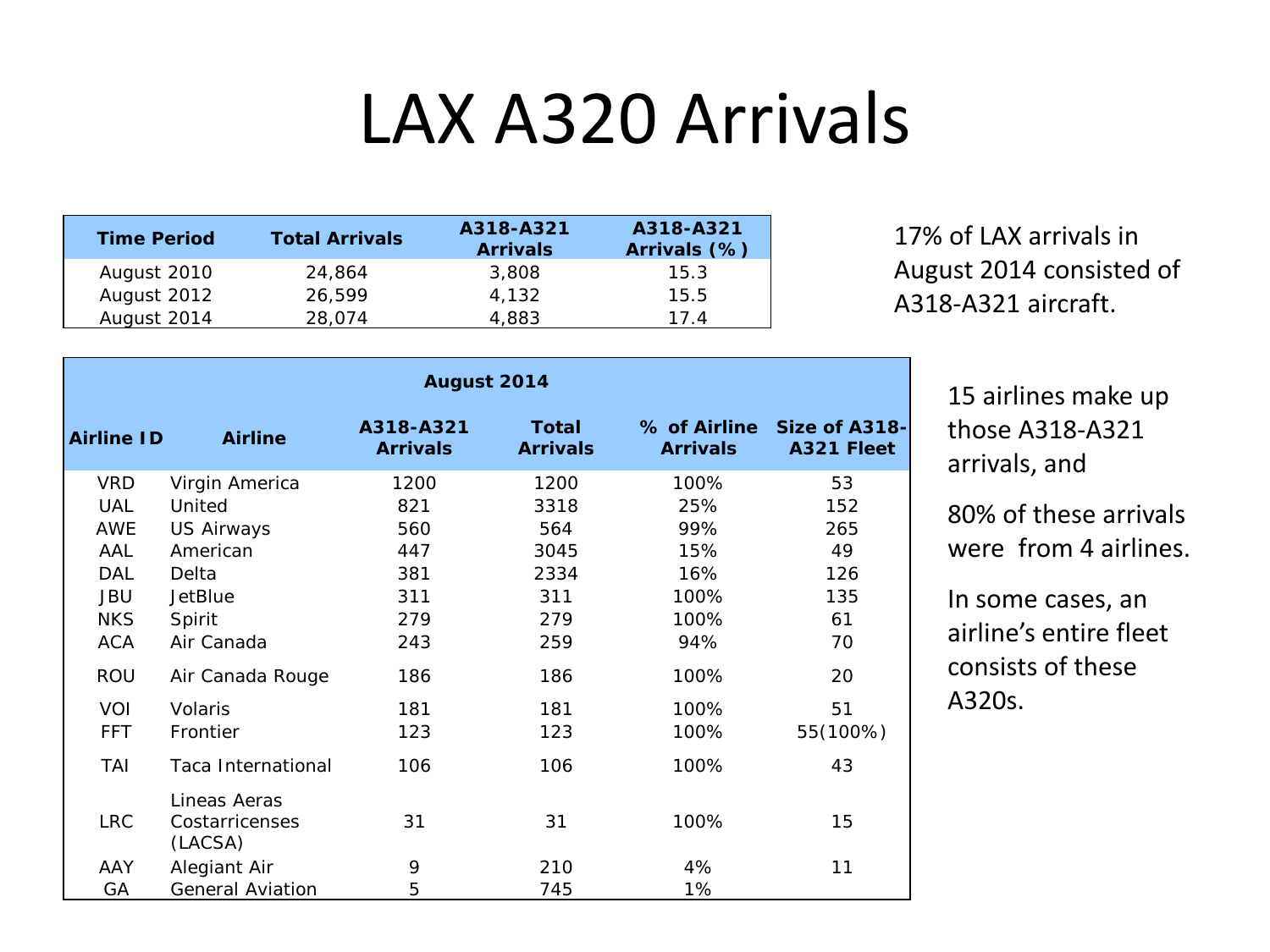# Recommendations

### **Creating Awareness and Supporting Action**

- Reach out to LAX A320 operators, and share our findings, and
- Reach out to other airport noise groups/Roundtables

### **Looking for Additional Opportunities**

- Review international sources on a regular basis for noise and sustainability opportunities,
- Develop an understanding how European 'Noise Alliances' function, and look for opportunities to adopt Best Practices to better serve and protect our communities and enhance economic vitality.